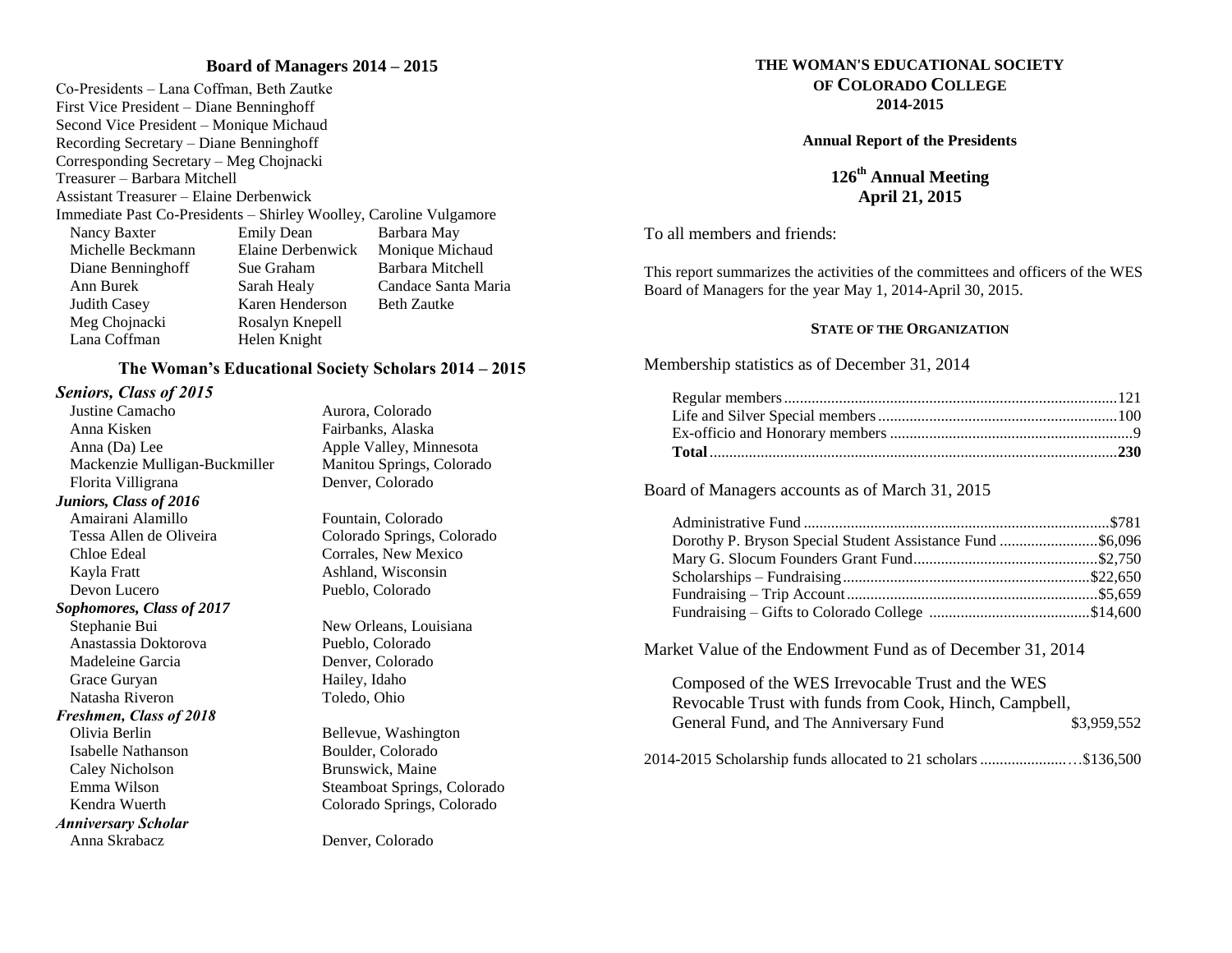### **HIGHLIGHTS OF THE YEAR May 1, 2014 – April 30, 2015**

| <b>August 23, 2014</b>   | <b>Scholar Reception</b><br>Cornerstone                                             |
|--------------------------|-------------------------------------------------------------------------------------|
| <b>August 24-Sept 1</b>  | <b>WES/PILLAR Tour: Tetons/Yellowstone/Mt.</b><br><b>Rushmore/Crazy Horse</b>       |
| September 2014           | <b>Fall Newsfocus mailing</b>                                                       |
| September 18, 2014       | <b>Scholar Tea at Stewart House</b>                                                 |
| September 20, 2014       | <b>Van Briggle Pottery Tour</b>                                                     |
| October 30, 2014         | Fall Luncheon with program presented by CC<br><b>Professor George Butte</b>         |
| December 5-7, 2014       | <b>CC Craft Fair Fundraiser</b>                                                     |
| <b>December 9, 2014</b>  | <b>Scholar Event: Cookie Exchange</b>                                               |
| <b>January 2015</b>      | <b>Winter Newsfocus mailing</b>                                                     |
| February 4, 2015         | Winter Luncheon with program presented by<br><b>CC Professor Christine Siddoway</b> |
| <b>February 24, 2015</b> | <b>Scholar Event: Creative Night on</b><br><b>Folkloric Puppetry</b>                |
| <b>April 21 2015</b>     | <b>WES Annual Meeting and Luncheon</b>                                              |
| April 27-May 5           | <b>WES/PILLAR Tour: Tribal Trails</b>                                               |

**Please read the committee reports for more details.**

# **MESSAGE FROM THE CO-PRESIDENTS**

## **Lana Coffman and Beth Zautke**

We want to thank the hard-working board members who are responsible for another successful year for WES. Our programs and scholar events have been fun and worthwhile! We again sponsored a very successful Van Briggle Pottery tour in September and we continue to collaborate with PILLAR Institute of Lifelong Learning as we plan and organize our third trip together at the end of April. Our membership base remains solid and our endowment is approaching \$4,000,000. The WES website has been updated and messages left on voicemail and at our email address have been monitored. We also encourage you to 'like us' on Facebook!

We couldn't meet our goals without a strong Finance Committee who continues to evaluate the operating budget and to monitor the endowment as we are consistently able to increase the total amount of the scholarships as tuition and book allowances continue to climb. We also appreciate the continued support from the Finance Office at Colorado College.

Our focus remains on our scholars and we continue to sponsor programs and events that are meaningful and fun. Additional funds for off-campus educational opportunities continue to be available through the Dorothy P. Bryson Fund and the Mary G. Slocum Founders Grant Fund.

Collaborating as co-presidents these past two years has been fun and productive and as this year comes to a close, we again want to thank all of the WES board for their support and friendships, all loyal WES members, and all of the committees for their hard work toward making our term successful!

Finally, we would like to thank Candace Santa-Maria who will be going off the board and Michelle Beckmann who recently left the board. We will miss you at our board meetings but look forward to seeing you at future events and programs!

*Contact us at:*

**WES@coloradocollege,edu (719) 389-7699 www.coloradocollege.edu/other/wes Like us on Facebook**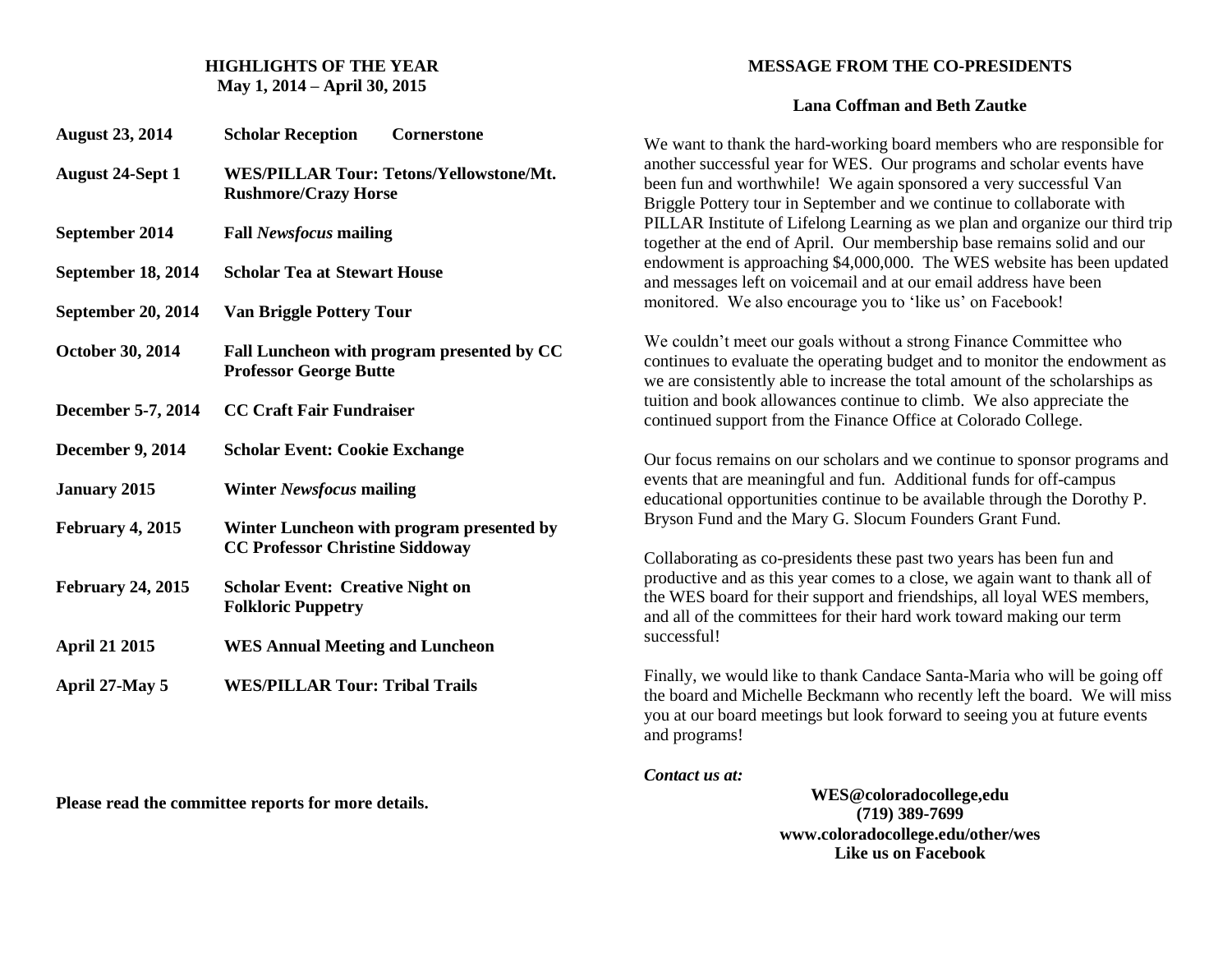Chair: Barbara Mitchell

Members: Elaine Derbenwick, Rosalyn Knepell, Barbara May, Candace Santa Maria, Beth Zautke

The Finance Committee evaluates the operating budget, monitors the endowment and determines funding available for scholarships. The Board of Managers' goal is to provide scholars for no less than 10% of the total cost of attending Colorado College. The value of the WES scholarship for academic year 2015-2016 will be raised by 8%. Each scholarship will increase from \$6,500 to \$7,000. This amount is 11.6% of CC's cost of attendance. The total annual scholarship commitment for 21 students will be \$147,000.

Since the 1990s, John W. Bristol and Company has managed the WES endowment. As of December 31, 2014, it was valued at \$3,959,552.

We will again support five incoming freshmen, an Anniversary Scholar, and fifteen returning scholars for academic year 2015-2016. This would be impossible without our Fundraising Committee and the loyal support of members and friends. We congratulate the entire WES community on its efforts to maintain the value of WES scholarships. All memberships are greatly appreciated and funds paid above the \$25 dues level are deposited in directly into the Scholarship Fund.

Chair: Lana Coffman Board Members: Sarah Healy, Ann Burek, Meg Chojnacki, Barbara May, Karen Henderson Member-at-Large: Sharon Rice

# **Van Briggle Products Chair: Barbara May**

This year WES continued to have Van Briggle themed products - notecards, bookmarks, tour book, as well as The Quiet Work and The Quiet Work Continues available at all luncheons, December Craft Fair, and September Van Briggle Tour. We had \$1502 in proceeds for the Scholarship Fund from 354 cards, 105 bookmarks, 50 tour booklets, and 2 Quiet Work books. We continue to work with Linda Crissey to replenish product supplies and create alternate designs. Jeanne and Randy Stiles continue to donate cards of Randy's watercolors for WES fundraising events. The Van Briggle products may be obtained year around in the office of the Facilities Building at Glen and Uintah during normal business hours.

# **WES/PILLAR Trip Chair: Sharon Rice**

During the 2014 year, WES, in conjunction with PILLAR, hosted two trips. *Explore Science in New Mexico April 27 – May 4,* led by Dr. Henry Gertzman, provided 25 participants wonderful educational experiences into the history of Los Alamos, and numerous other opportunities to learn about space, astronomy, history and science. A second trip in the fall offered 27 people memorable explorations during the trip entitled, *Tetons/Yellowstone/Mt. Rushmore/Crazy Horse*, August 24 – September 1. Kent Taylor, a retired Park Ranger, provided history, and opportunities to witness scenes not typically available to the regular visitor. Both trips were organized and led by co-leaders, Sharon Rice and Cathy O'Donnell, with \$100 of each participant's fee donated to the WES Scholarship fund.

# **Van Briggle Tour Co-Chairs: Sarah Healy and Ann Burek**

The WES Tour of the Van Briggle Pottery was once again successful. Receipts from this event came to \$4,130.60 (does not include \$1,100.00 for VB cards). This popular community event will be held again on Saturday, September 12, 2015.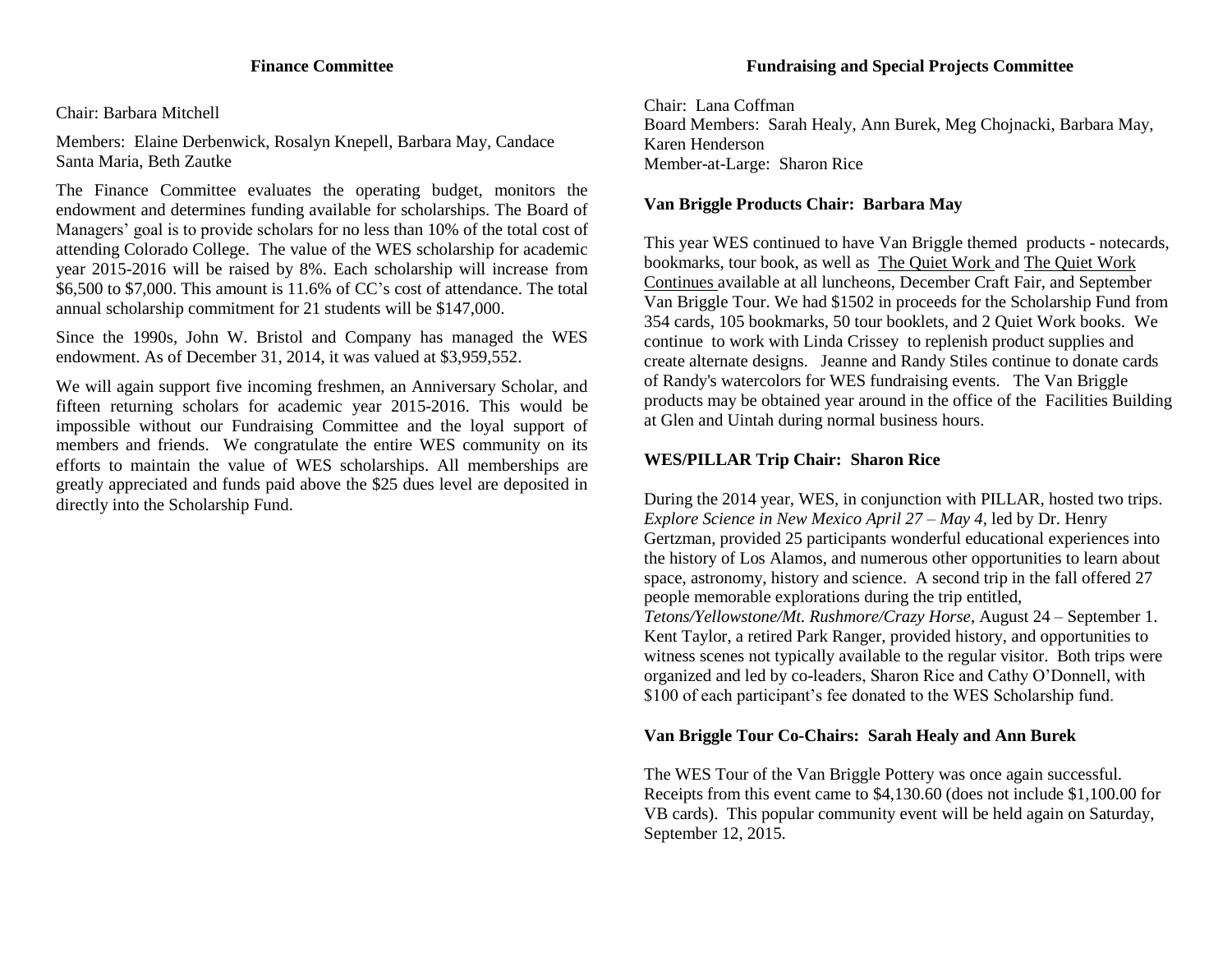### **Membership Committee**

Co-Chairs: Barbara Mitchell, Helen Knight Members: Judith Casey, Candace Santa Maria, Beth Zautke

Membership statistics as of December 31, 2014 Regular Members...........................................121 Life and Silver Special Members...................100 Ex-officio and Honorary Members.....................9 **Total ..............................................................230**

### **Activities and initiatives of the committee:**

The WES database was submitted for certification twice in 2014, thus insuring that labels generated for all mailings would be updated and current. Candace Santa Maria provided regular updates to the WES database.

The committee continued to reply to pertinent email messages and to all WES voicemail messages.

Letters were mailed in November to members who had not paid dues or made contributions in 2014.

Tax acknowledgment letters were mailed in January 2015.

#### **Nominating Committee**

Co-chairs: Diane Benninghoff, Judith Casey Board Members: Meg Chojnacki, Sue Graham Members-at-Large: Caroline Vulgamore, Janet Strouss

Several potential new WES Board of Managers members were invited to visit with the board and its officers in 2014-15. Of those, three have become new board members: Nancy Baxter, Emily Dean, and Caitlin Apigian.

Board members beginning a second term in 2015-16 are: Elaine Derbenwick and Sue Graham.

Two members of the board found it necessary to resign in 2014-15: Michelle Beckmann and Crystal White. Candace Santa Maria will also retire from the board at the end of this academic year.

With these changes, the Board of Managers stands at 17. The nominating committee will recommend additions to the board before the end of the 2014- 15 fiscal year.

Nominating Committee for 2015-16 Co-chairs: Judith Casey Board Members: Diane Benninghoff, Beth Zautke Members-at-Large: Caroline Vulgamore, Shirley Woolley

# Slate of Officers to be approved at the WES Annual Meeting on April 21, 2015:

Co Presidents: Meg Chojnacki Ann Burek 1st VP – Nancy Baxter 2nd VP – Monique Michaud (second one-year term) Corresponding Secretary – Beth Zautke Recording Secretary – Emily Dean Treasurer – Barbara Mitchell Asst. Treasurer – Barbara May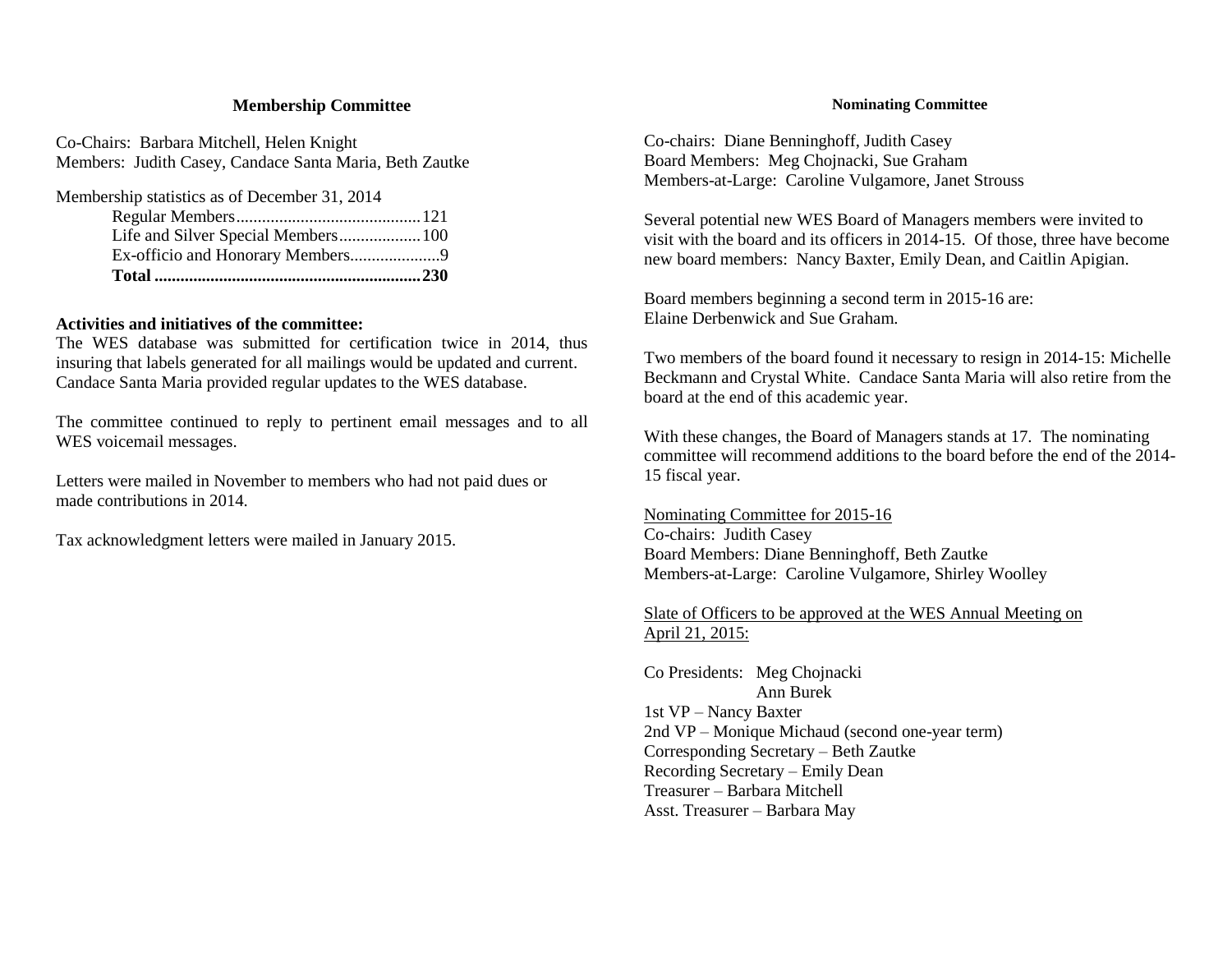#### **Program Committee**

Chair: Monique Michaud Board Members: Diane Benninghoff, Judith Casey, Lana Coffman

## **Scholar Tea-September 18, 2014**

The Scholar Tea was held at the beautiful, historic Stewart House. Lana Coffman introduced Jim Swanson, Director of Financial Aid, who represented the college at the event. Elaine Derbenwick and Helen Knight introduced the scholars, who told us their class year and major. The girls were presented with framed certificates. Judy Casey accepted the Stoller Scholar Award on behalf of Kendra Wuerth, who was away on a field trip.

## **Fall Luncheon and Program- October30, 2014**

The Fall Luncheon Program was held in Gaylord Hall and followed a Halloween theme. The guest speaker was George Butte, CC Professor of English and Film Studies. His topic: "What Makes Thrillers Thrilling? A Halloween Movie Odessey." He showed clips from several classic thrillers. The audience thoroughly enjoyed his presentation and several people wished they could audit his course!

## **Winter Luncheon Program-February 4, 2015**

The Winter Program was held at Gaylord Hall. The weather complemented our program on Antarctica, which was presented by CC Professor of Geology, Christine Siddoway, who had just returned from her most recent trip to Antarctica. The program was fascinating and accompanied by slides of her follow travelers, scenery, and wildlife.

## **WES Annual Meeting-April 21, 2015**

The annual meeting will be held in Gaylord Hall. The President of CC will be there to welcome the attendees. WES members will be asked to vote on a change to our Bylaws and Constitution which would allow the Treasurer to serve additional terms and to remain a voting member. The change is needed because of the complexity of the position. Scholars will be recognized and Senior scholars will share with us their future plans.

Chair: Sarah Healy Former *Newsfocus* Editor: Michelle Beckman Current *Newsfocus* Editor: Emily Dean

The Publicity Committee reluctantly said goodbye to two members of the *Newsfocus* production team. Editor, Michelle Beckman stepped down from the WES board to devote her attention to her new job as Executive Assistant to the President of Colorado College, and to her family. Michelle was editor of the Fall 2014 and Winter 2015 issues. Keith Emmons, the *Newsfocus* graphic layout artist for many years, is now pursuing other interests. The Winter 2015 issue was his last. We sincerely thank Michelle and Keith for all their hard work and wish them well in their new endeavors.

Michelle also created a lovely Van Briggle tour poster to help publicize the September 20, 2014 tour – an annual WES-sponsored event. The tour also was publicized via Facebook, local radio stations, online community calendars, the *Gazette, Cheyenne Edition, Woodman Edition*, *Colorado Springs Style Magazine*, and Fox 21 morning news with John Martin. The publicity (and a sunny day) helped the 2014 tour see record-setting attendance.

Current Publicity Committee members, Sarah Healy and Emily Dean, are pleased to announce that the Advancement Communications Office of Colorado College will update the WES website with the content they are fed by the Publicity Committee. Sarah and Emily are working to insure that the WES website is a reliable resource that provides current news and events and lets site visitors know how WES contributes not only to our scholars, but also to many Colorado College community-enhancing projects.